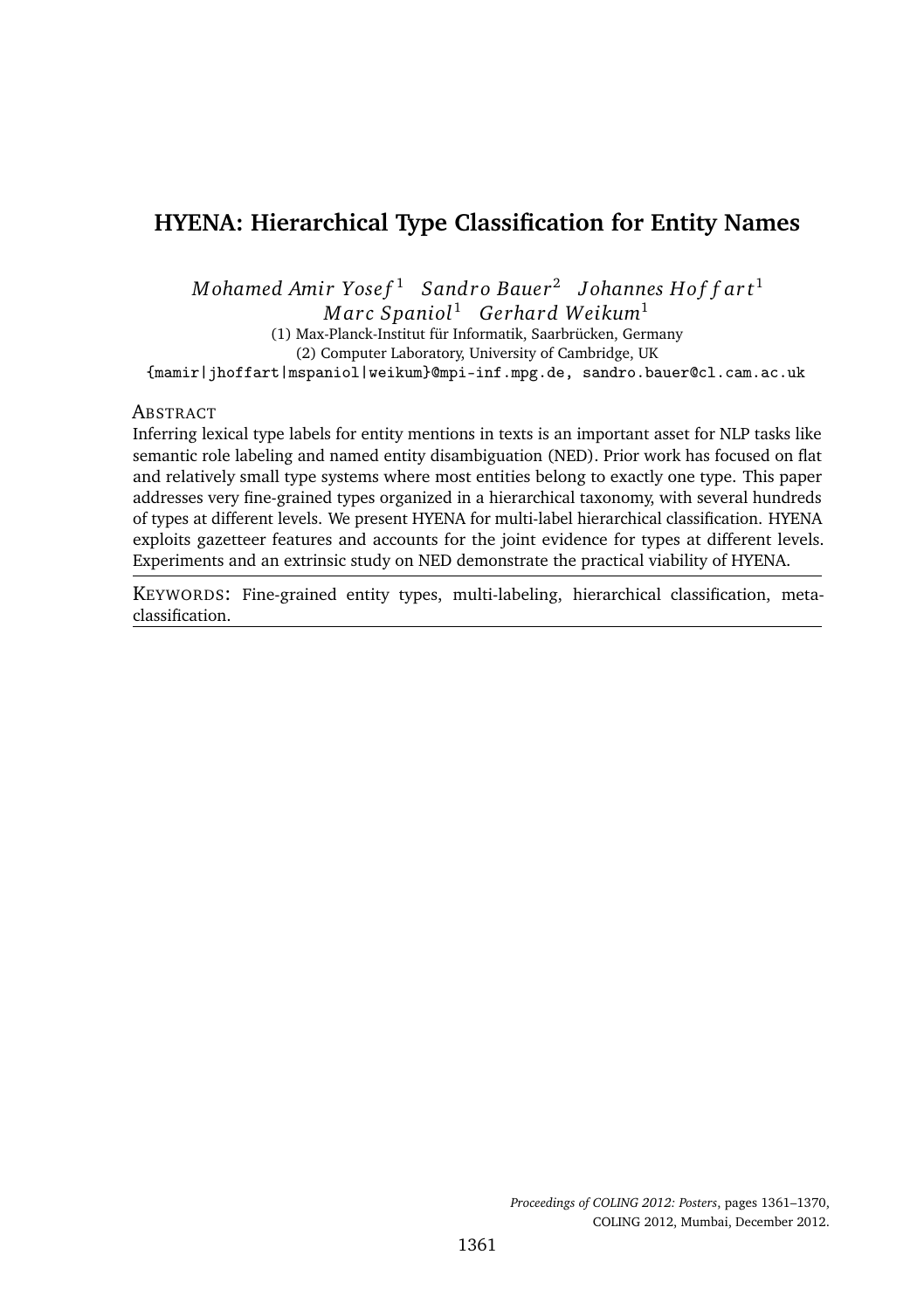# **1 Introduction**

**Motivation:** Web contents such as news, blogs, etc. are full of named entities. Recognizing them and disambiguating them has been intensively studied (see, e.g., (Finkel et al., 2005; Cucerzan, 2007; Milne and Witten, 2008; Hoffart et al., 2011; Ratinov et al., 2011)). Each entity belongs to one or more *lexical types* associated with it. For instance, an entity such as Bob Dylan should be assigned labels of type Singer, Musician, Poet, etc., and also the corresponding supertype(s) (hypernyms) in a type hierarchy, in this case Person. Such fine-grained typing of entities can be a great asset for various NLP tasks, e.g. semantic role labeling. Most notably, named entity disambiguation (NED) can be boosted by knowing or inferring a mention's lexical types. For example, noun phrases such as "songwriter Dylan", "Google founder Page", or "rock legend Page" can be easily mapped to the entities Bob Dylan, Larry Page, and Jimmy Page if their respective types Singer, BusinessPerson, and Guitarist are available.

**Problem Statement:** State-of-the-art tools for named entity recognition like the Stanford NER Tagger (Finkel et al., 2005) compute such lexical tags only for a small set of coarse-grained types: Person, Location, and Organization (plus tags for non-entity phrases of type time, money, percent, and date). There is little literature on *fine-grained typing* of entity mentions (Fleischman and Hovy, 2002; Ekbal et al., 2010; Rahman and Ng, 2010; Ling and Weld, 2012), and these approaches are pretty much limited to flat sets of several dozens of types. Because of the relatively small number of types, an entity or mention is typically mapped to one type only. The goal that we address in this paper is to extend such methods by automatically computing lexical types for entity mentions, using a large set of types from a hierarchical taxonomy with multiple levels. In this setting, many entities naturally belong to multiple types. So we face a *hierarchical multi-label classification* problem (Tsoumakas et al., 2012).

**Contribution:** This paper introduces *HYENA* (Hierarchical tYpe classification for Entity NAmes). HYENA is a multi-label classifier for entity types based on hierarchical taxonomies derived from WordNet (Fellbaum, 1998) or knowledge bases like YAGO (Suchanek et al., 2007) or Freebase (Bollacker et al., 2008). HYENA's salient contributions are the following:

- the first method for entity-mention type classification that can handle multi-level type hierarchies with hundreds of types and multiple labels per mention;
- extensions to consider cross-evidence and constraints between different types, by developing a meta-classifier demonstrating the superiority of HYENA;
- experiments against state-of-the-art baselines, demonstrating the superiority of HYENA;
- an extrinsic study on boosting NED by harnessing type information.

# **2 Type Hierarchy and Feature Set**

# **2.1 Fine-grained Type Hierarchy**

We have systematically derived a very fine-grained type taxonomy from the YAGO knowledge base (Suchanek et al., 2007; Hoffart et al., 2012) which comes with a highly accurate mapping of Wikipedia categories to WordNet synsets. We start with five broad classes namely PERSON, LOCATION, ORGANIZATION, EVENT and ARTIFACT. Under each of these superclasses, we pick 100 prominent subclasses. The selection of subclasses is based on the population of the classes: we rank them in descending order of the number of YAGO entities that belong to a class, and pick the top 100 for each of the top-level superclasses. This results in a very fine-grained reference taxonomy of 505 types, organized into a directed acyclic graph with 9 levels in its deepest parts. For instance, this includes fine-grained classifications of an Adminstrative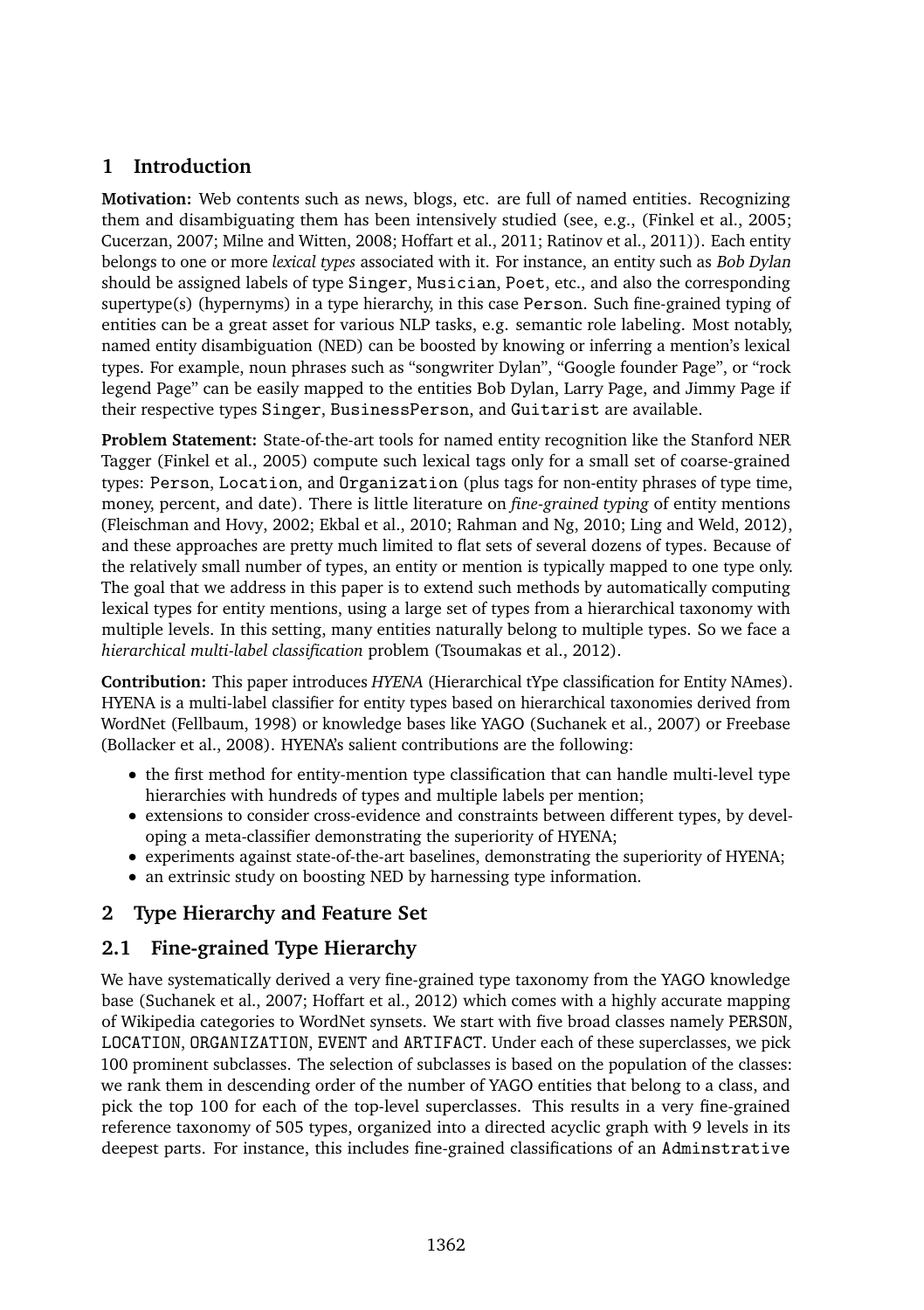District in order to distinguish between Municipality, Township, Commune, etc. or differentiations of Publications into Books, Periodicals and Magazines.

We are not aware of any similarly rich type hierarchies used in prior work on NER and entity typing. Our approach can easily plug in alternative type taxonomies (e.g. derived from Freebase or DBpedia as in (Ling and Weld, 2012), or from hand-crafted resources such as WordNet).

# **2.2 Feature Set**

For a general approach and for applicability to arbitrary texts, we use only features that are automatically extracted from input texts. We do not use any features that require manual annotations, such as sense-tagging of general words and phrases in training documents. This discriminates our method from some of the prior work which used WordNet senses as features (e.g., (Rahman and Ng, 2010)).

**Mention String:** We derive the mention string itself (a noun phrase of one or more consecutive words) as well as unigrams, bigrams, and trigrams that overlap with the mention string.

**Sentence Surrounding Mention:** We derive from a bounded window (size 3) around the mention: all unigrams, bigrams, and trigrams in the sentence along with their distance to the mention, and all unigrams along with their absolute distance to the mention.

**Mention Paragraph:** We consider the mention paragraph in order to obtain additional topical cues about the mention type. We extract unigrams, bigrams, and trigrams in a bounded window (2000 characters) around the mention (truncated at the paragraph boundaries).

**Grammatical Features:** We use part-of-speech tags (with/without distance) of the tokens within a bounded window. Further, we resolve the first "he" or "she" pronoun in the same and in the subsequent sentence (including distance) and the closest preceding verb-preposition pair.

**Gazetteer Features:** We build type-specific gazetteers of words occurring in entity names derived from the YAGO knowledge base. YAGO has a huge dictionary of name-entity pairs extracted from Wikipedia. We automatically construct a binary feature whether the mention contains a word in this type's gazetteer or not. This does not mean determining the mention type(s) (e.g. "Alice" occurs in person subclasses but also in locations, songs, organizations, etc.).

# **3 Classifier**

# **3.1 Hierarchical Classifier**

Based on the feature set defined in the previous section, we build a set of type-specific classifiers using the SVM software liblinear (Fan et al., 2008; Chang and Lin, 2011). As our YAGO-based type system integrates WordNet and Wikipedia categories, we obtain ample training data from Wikipedia effortlessly, by following Wikipedia anchor texts to the corresponding YAGO entities.

For each type, we consider Wikipedia mentions (and their context, cf. Section 2.2) of the type's instances as positive training samples. For discriminative learning, we use all siblings in the type hierarchy as negative samples. As the subclasses of type *t* do not necessarily cover all entities, we add a subclass Others to each non-leaf type. Positive samples for Others are instances of type *t* that do not belong to any of its subclasses. Conversely, the classifiers for non-leaf nodes include all instances of their subtypes as positive samples (with full weight). HYENA performs type-specific classification in a top-down manner. A mention is assigned to all types for which the classifier signals acceptance. If rejected, classification is stopped at this level.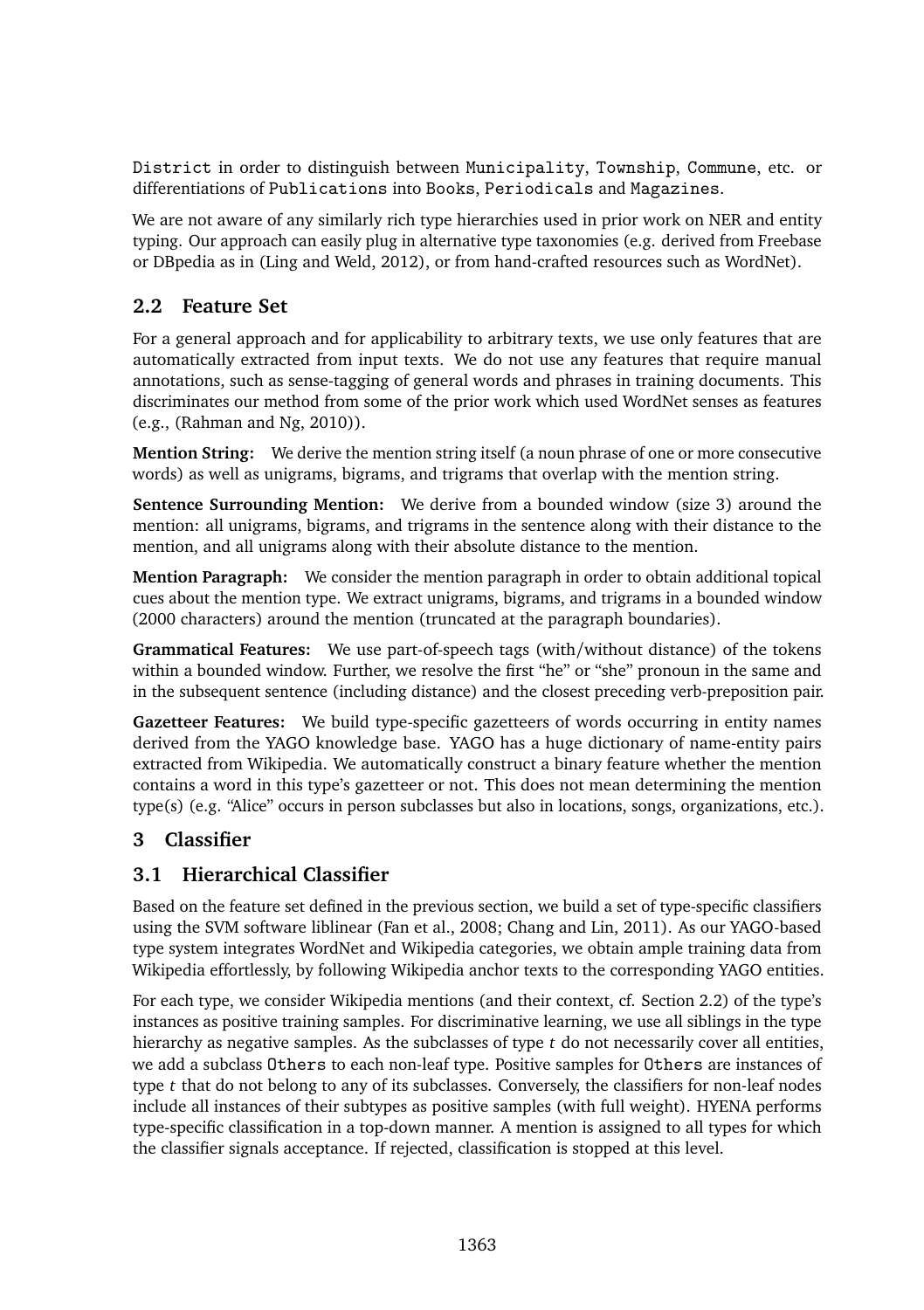# **3.2 Meta Classifier**

HYENA uses a global threshold *θ* for accepting to a class. Using a single parameter for all types is not fully satisfying, as different types may exhibit very different characteristics. So the optimal acceptance threshold may be highly type-dependent. To overcome this limitation, we devised a meta classifier that ranks the types for each test mention by decreasing confidence values and then predicts the "right" number of top-*n* labels to be assigned to a mention, similar to the methodology of (Tang et al., 2009). We use the confidence values of the type-specific classifier ensemble as meta-features, and train a multi-class logistic regression classifier to obtain a suitable value *n* of features. We combine the base classifiers and the meta classifier by first running the entire ensemble top-down along the type hierarchy, and then letting the meta model decide on how many of the highest-scoring types we accept for a mention.

# **4 Experiments**

### **4.1 Setup**

**System:** The described methods are implemented in HYENA. The Stanford NLP tools are used to identify mentions of named entities and to extract grammatical features from the context. **Data:** We used the English Wikipedia edition as of 2012-05-02. In order to obtain ground-truth type labels, we exploited the links to other Wikipedia articles, resolved the corresponding YAGO2 entity and retrieved the semantic types. For example, from the Wikipedia markup:

"In June 1989, Obama met [[Michelle Obama|Michelle Robinson]] when he was employed as a summer associate at the Chicago law firm of [[Sidley Austin]]"

the following YAGO2 entities are assigned:

Michelle Robinson → http://yago-knowledge.org/resource/Michelle\_Obama Sidley Austin → http://yago-knowledge.org/resource/Sidley\_Austin

HYENA is trained on 50,000 randomly Wikipedia articles selected, containing around 1.6 million entity mentions. 92% of the corresponding entities belong to at least one of our 5 top-level types, with 11% belonging to at least two top-level types. Testing of HYENA is performed on 10,000 randomly selected Wikipedia articles withheld from the same Wikipedia edition and disjoint from the training data. All experimental data is available at http://www.mpiinf.mpg.de/yago-naga/hyena/.

**Performance Measures:** We report micro- and macro-evaluation numbers for precision, recall and F1 scores. Let  $T$  be the set of all types in our hierarchy, and let  $I_t$ , be the set of instances tagged with type  $t$ , and let  $\hat{I}_t$  the set of instances that are predicted to be of type  $t$ . The measures used are:

$$
Precision_{micro} = \frac{\sum_{t \in T} |I_t \cap \hat{I}_t|}{\sum_{t \in T} |I_t|} \quad and \quad Recall_{micro} = \frac{\sum_{t \in T} |I_t \cap \hat{I}_t|}{\sum_{t \in T} |I_t|}
$$
\n
$$
Precision_{macro} = \frac{1}{|T|} \sum_{t \in T} \frac{|I_t \cap \hat{I}_t|}{|\hat{I}_t|} \quad and \quad Recall_{macro} = \frac{1}{|T|} \sum_{t \in T} \frac{|I_t \cap \hat{I}_t|}{|I_t|}
$$

**Competitors:** We identified the methods by (Fleischman and Hovy, 2002) referred to as *HOVY*, (Rahman and Ng, 2010) referred to as *NG*, and *FIGER* by (Ling and Weld, 2012) for comparison (cf. Section 6). We conducted experiments on the competitors' datasets to avoid re-implementation and to give them the benefit of their original optimization and tuning.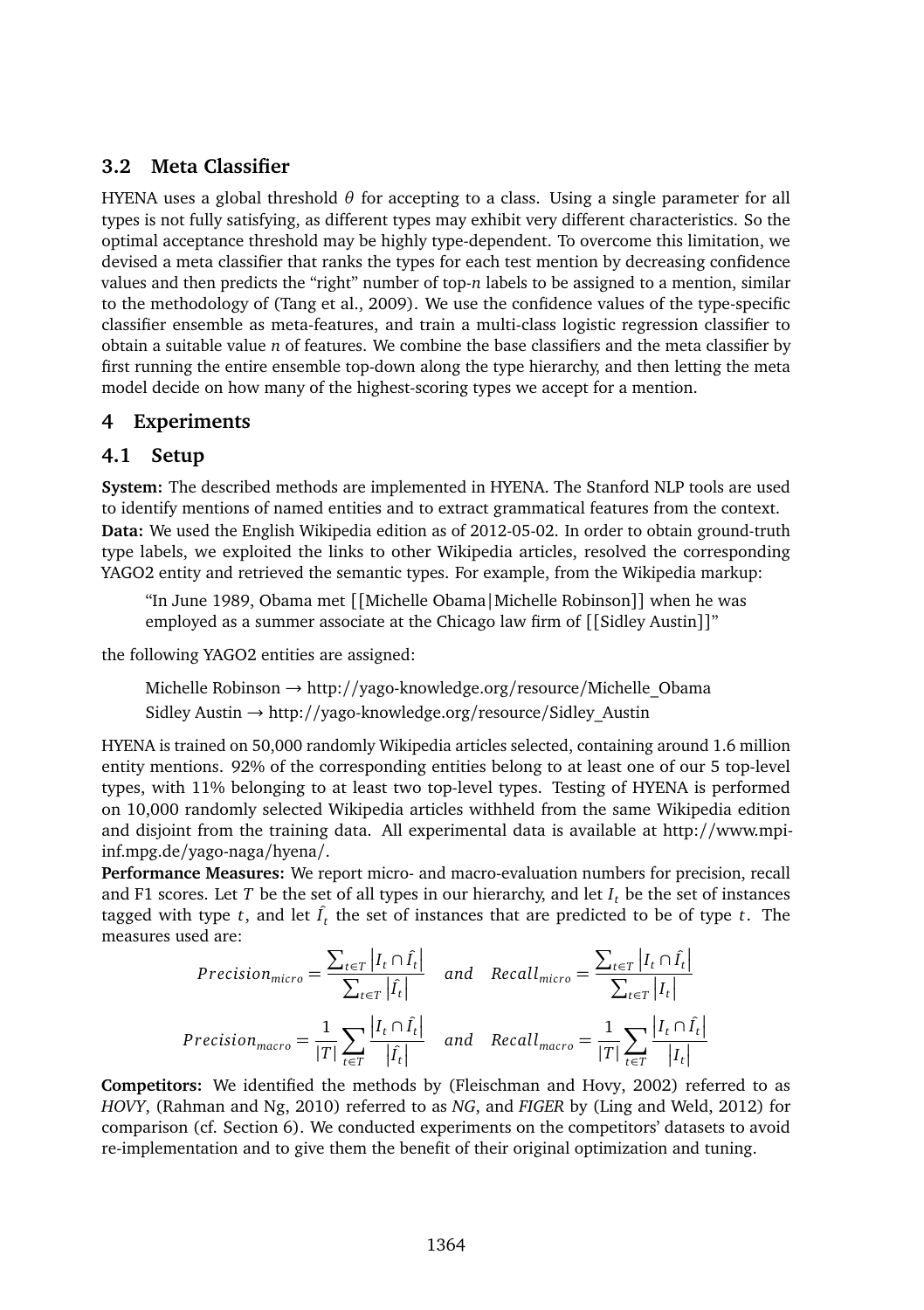|                                     | Macro |       |                          |       | Micro |       |
|-------------------------------------|-------|-------|--------------------------|-------|-------|-------|
|                                     | Prec. | Rec.  | F1                       | Prec. | Rec.  | F1    |
| 5 Top-level Types $\parallel$ 0.941 |       |       | $0.922$   0.932    0.949 |       | 0.936 | 0.943 |
| All 505 Types                       | 0.878 | 0.863 | 0.87                     | 0.913 | 0.932 | 0.922 |

Table 1: Overall Experimental Results for HYENA on Wikipedia 10000 articles

|                   |              | Macro |       |       |       | Micro |       |
|-------------------|--------------|-------|-------|-------|-------|-------|-------|
|                   |              | Prec. | Rec.  | F1    | Prec. | Rec.  | F1    |
| 5 Top-level Types | <b>HOVY</b>  | 0.522 | 0.464 | 0.491 | 0.568 | 0.51  | 0.537 |
|                   | <b>HYENA</b> | 0.941 | 0.922 | 0.932 | 0.949 | 0.936 | 0.943 |
| All 505 Types     | <b>HOVY</b>  | 0.253 | 0.18  | 0.21  | 0.405 | 0.355 | 0.378 |
|                   | <b>HYENA</b> | 0.878 | 0.863 | 0.87  | 0.913 | 0.932 | 0.922 |

Table 2: Results of HYENA vs *HOVY* (trained and tested on Wikipedia 10000 articles)

# **4.2 Multi-label Classification**

We present multi-label experiments that are geared for high precision and high recall. Experiments are performed against ground truth coming from Wikipedia, the BBN Pronoun Coreference Corpus and Entity Type Corpus (LDC2005T33)and the FIGER-Gold dataset.

### **4.2.1 HYENA experiments on Wikipedia**

The results of our HYENA approach on Wikipedia are shown in Table 1. HYENA achieves very high F1 scores of around 94% for its 5 top-level types. Evaluated against the entire hierarchy, F1 scores are still remarkably high with F1 scores of 87% and 92% for macro and micro evaluations, respectively. The slightly weaker results for the macro evaluation are explainable by our fine-grained hierarchy, which also contains a few "long-tail" types.

In order to compare against *HOVY*, we emulated their method within the HYENA framework. This is done by specifically configuring the feature set, and using the same training and testing instances as for HYENA. Results are shown in Table 2. HYENA significantly outperforms *HOVY*. Similar to the results reported in (Fleischman and Hovy, 2002) *HOVY* shows decent performance for the 5 top-level types, but performance sharply drops for subtypes at deeper levels.

#### **4.2.2 HYENA Experiments on FIGER-GOLD**

The FIGER-GOLD dataset consists of 18 news reports from a university website, as well as local newspapers and specialized magazines (Ling and Weld, 2012). The test dataset was annotated with at least one label per mention. This resulted in a total of 434 sentences with 563 entities having 771 labels coming from 42 out of the 112 types. The original evaluation for FIGER was instance-based. In order to compare against HYENA, a per-type evaluation is needed. To this end, we created a per-type based classification of FIGER based on their output data. Since the distribution of mentions on different types in the FIGER dataset is heavily skewed (e.g. 217 of the 562 entities are of type PERSON without finer-grained subtype annotation) we cover in our evaluation the most 10% populated classes (covering around 70% of the tags). These classes were then mapped onto the hierarchy of HYENA. Since all instances in the FIGER-GOLD dataset are tagged with at least one class, we ran HYENA in two configurations: without any modification as before (using a classifier trained to deal with abstract concepts, e.g. Chinese Philosophy, that are of generic type ENTITY\_OTHER) as well as by enforcing the assignment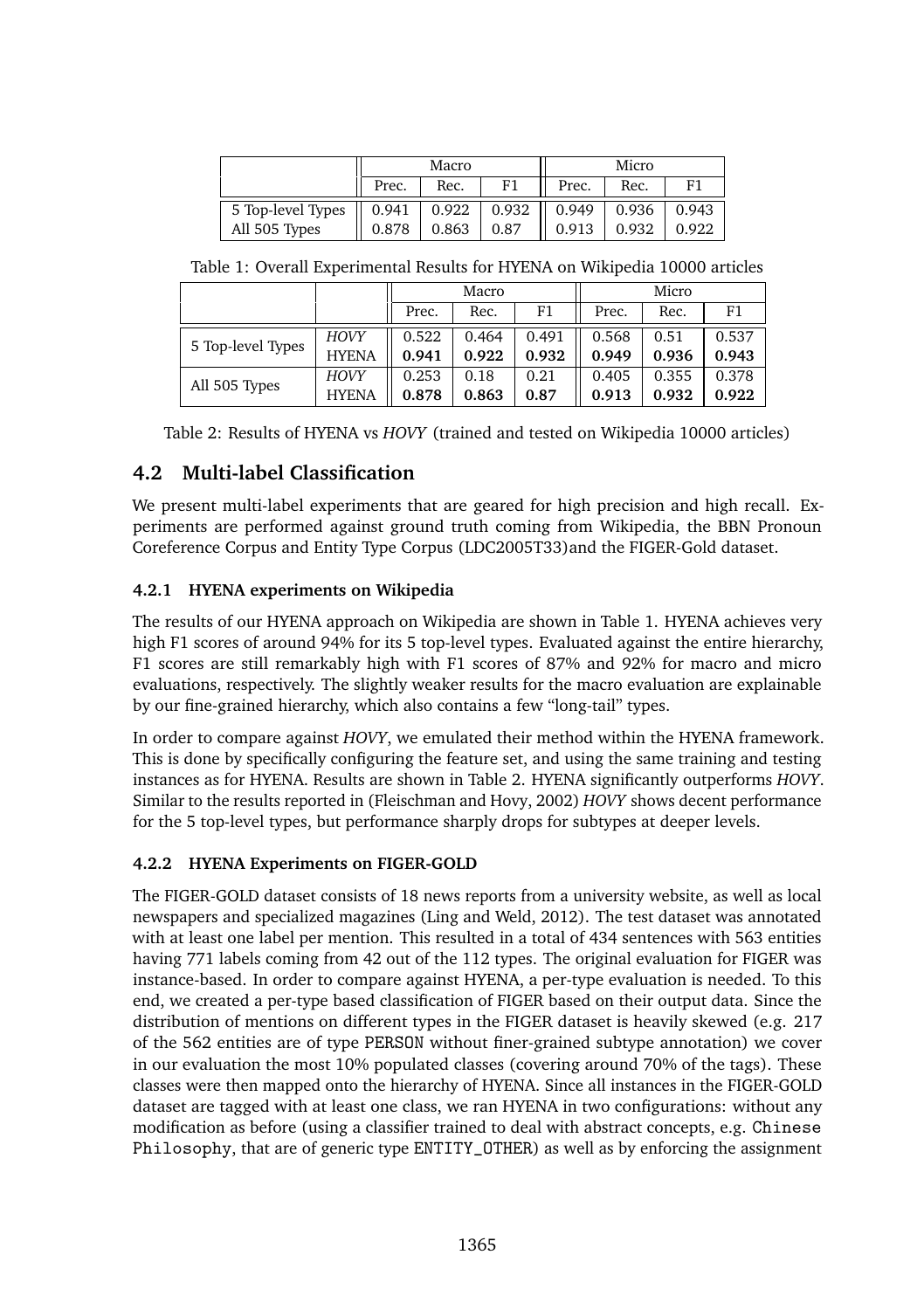|                          | Macro |       |               | Micro |       |       |
|--------------------------|-------|-------|---------------|-------|-------|-------|
|                          | Prec. | Rec.  | F1            | Prec. | Rec.  | F1    |
| <b>FIGER</b>             | 0.75  | 0.743 | 0.743<br>- 11 | 0.828 | 0.838 | 0.833 |
| <b>HYENA</b>             | 0.745 | 0.631 | 0.684         | 0.815 | 0.645 | 0.72  |
| HYENA (at least one tag) | 0.724 | 0.801 | 0.75          | 0.788 | 0.814 | 0.801 |

Table 3: Results of HYENA vs *FIGER* (trained on Wikipedia and tested on FIGER-Gold)

|                                                | Macro |       |       |       |       |       |
|------------------------------------------------|-------|-------|-------|-------|-------|-------|
|                                                | Prec. | Rec.  | F1    | Prec. | Rec.  | F1    |
| NG (trained on BBN)                            | 0.859 | 0.864 | 0.862 | 0.812 | 0.871 | 0.84  |
| HYENA (trained on Wikipedia)                   | 0.943 | 0.406 | 0.568 | 0.932 | 0.371 | 0.531 |
| HYENA (trained on Wikipedia, at least one tag) | 0.818 | 0.671 | 0.737 | 0.835 | 0.632 | 0.719 |
| HYENA (trained on BBN)                         | 0.916 | 0.909 | 0.911 | 0.919 | 0.881 | 0.899 |

Table 4: Results of HYENA vs *NG* (tested on BBN Corpus)

of at least one class for all instances (referred to as "at least one tag").

Results are shown in Table 3. In the standard configuration, HYENA shows precision scores close to *FIGER*. However, HYENA suffers from the training against abstract concepts. In the second configuration, both systems achieve results in the same range with slight advantages for *FIGER* on micro-average and overall better results of HYENA on macro-average. However, 771 type labels for 562 entity mentions (not entities) is only a very moderate amount of multi-label classification. This is disadvantageous for HYENA, which has been designed for data where the number of labels per mention is higher.

#### **4.2.3 HYENA Experiments on BBN**

The BBN Pronoun Coreference and Entity Type Corpus consists of 2311 manually annotated documents. Since *NG* exploits WordNet word-senses for disambiguation, the corpus is restricted to those 200 documents (160 training, 40 testing) that have corresponding annotations. For comparison against *NG* we performed a mapping onto the hierarchy of HYENA. Among the 16 types for the *NG* dataset (cf. (Rahman and Ng, 2010)), there are 8 non-entity types (e.g. Date) and 5 descriptor types (\_DESC) which cannot be mapped. This resulted in mapping the 3 top-level types: Person, Organization and GPE (country, city, states, etc.). Similar to the FIGER-GOLD dataset, there are no unclassified mentions in the BBN corpus. Hence we ran HYENA in three configurations: standard ("trained on Wikipedia"), enforcing at least one type label to be assigned ("trained on Wikipedia, at least one tag") and HYENA trained on the *NG* training set ("trained on BBN").

Results on the BBN dataset exhibit high precision of HYENA already with its standard configuration (cf. Table 4). However, it suffers from low recall in this setting, due to training against abstract concepts. When enforcing HYENA to assign at least one tag, F1 scores strongly improve. In the third configuration, the fairest side-by-side comparison, we clearly outperform *NG*.

# **4.3 Meta-Classification**

In use-cases for type labeling (e.g. NED), precision is often more important than recall. This is particularly demanding for types that suffer from data sparsity (less prominent and/or less populated types) deep in the type hierarchy. For example in NED, it may be crucial to distinguish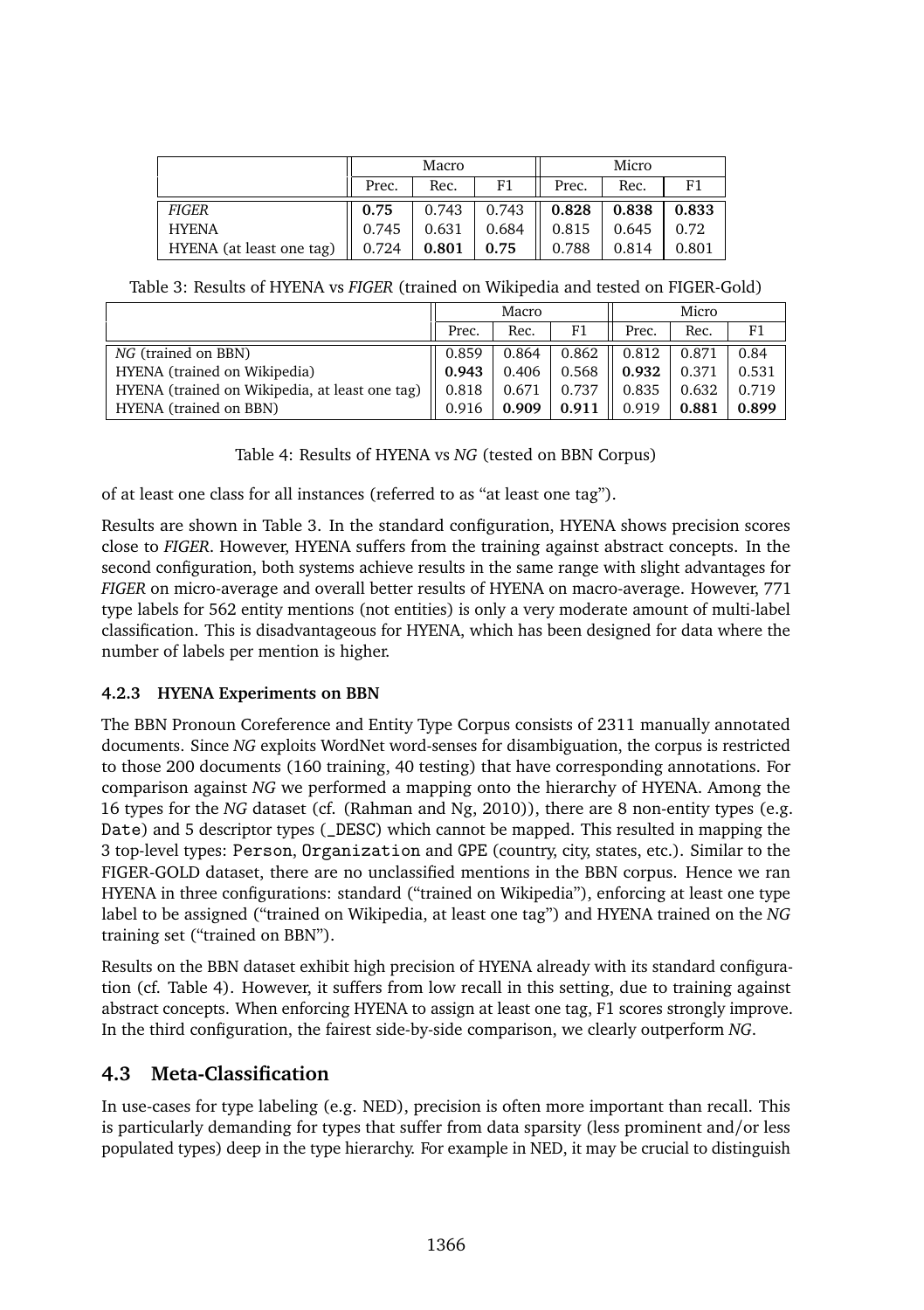|              |                                   | Macro |       |                      | Micro                             |       |       |
|--------------|-----------------------------------|-------|-------|----------------------|-----------------------------------|-------|-------|
|              |                                   | Prec. | Rec.  |                      | Prec.                             | Rec.  |       |
| All 505      | <b>HYENA</b>                      | 0.878 |       | $0.863 \;   \; 0.87$ | $\parallel$ 0.913   0.932   0.922 |       |       |
| <b>Types</b> | HYENA + meta-classifier $   0.89$ |       | 0.837 | 0.862                | $\parallel$ 0.916                 | 0.914 | 0.915 |

Table 5: Performance gain in precision by meta-classification

|                                                               | Macro |      |                                          | Micro |      |       |
|---------------------------------------------------------------|-------|------|------------------------------------------|-------|------|-------|
|                                                               | Prec. | Rec. | F1                                       | Prec. | Rec. | F1    |
| <b>HYENA</b>                                                  |       |      | $0.673$   0.638   0.644    0.659   0.681 |       |      | 0.67  |
| HYENA + meta-classifier $   0.693   0.619   0.638    0.674  $ |       |      |                                          |       | 0.66 | 0.667 |

Table 6: Meta-classifier impact on the 5% worst-performing classes

a Painter from a Musician. When applied, meta classification (see Section 3.2 for details) improves macro-precision over all 505 types by more than 1% (cf. Table 5). When focusing on the 5% types that performed worst without it, we even gained more than 2% in precision, as shown in Table 6. The top-5 winners in this group gain from 5% up to 13%.

# **4.4 HYENA Feature Analysis**

In addition to a comprehensive feature set, HYENA exploits a large amount of training data and the gazetteer features derived from YAGO. To assess the impact of each asset, we varied the number of training instances and en-/disabled gazetteer features (cf. Table 7). Precision and recall improve from a larger training corpus, particularly for sparsely populated types. When gazetteer features are disabled, performance drops significantly.

# **5 Extrinsic Study on Named Entity Disambiguation**

We conducted an extrinsic study on harnessing HYENA for NED, based on a state-of-the-art NED tool, AIDA by (Hoffart et al., 2011). This NED method uses a combination of contextual similarity and entity-entity coherence for disambiguation. In order to speed up its computationally expensive graph algorithms, it is desirable to prune the search space. Hence, we use the type predictions by HYENA for pruning (e.g. for the sentence "He was born in Victoria" and the mention "Victoria", the entities of type Person, River and Lake should be dropped). To this end, we use the confidence scores of HYENA to remove entities of types with type scores below some threshold *θ*. Our technique proceeds in three steps:

- 1. Invoke HYENA on the mention to obtain the predicted types and confidence scores.
- 2. Generate entity candidates using AIDA and its underlying name-entity dictionary.
- 3. For each candidate, if there is no overlap between the entity types and the predicted mention types with confidence greater than or equal to  $\theta$ , drop the candidate.
- 4. Run AIDA on the reduced candidate space.

When dropping the correct entity, a mention becomes *unsolvable*. We vary the relaxation parameter *θ* to investigate search space rdecution versus mentions that are rendered *unsolvable*. We performed our experiment on the extended CoNLL 2003 NER dataset with manual entity annotations from (Hoffart et al., 2011). With a pruning threshold of  $\theta = -1$ , we can prune almost 40% of all entities while rendering less than 8% of the mentions unsolvable (cf. Table 8). The search space reduction of 40% actually results in a much larger saving in run-time because the graph algorithm that AIDA uses for NED has super-linear complexity (NP-hard in the worst case, but typically  $O(n \log n)$  or  $O(n^2)$  with appropriate approximation algorithms).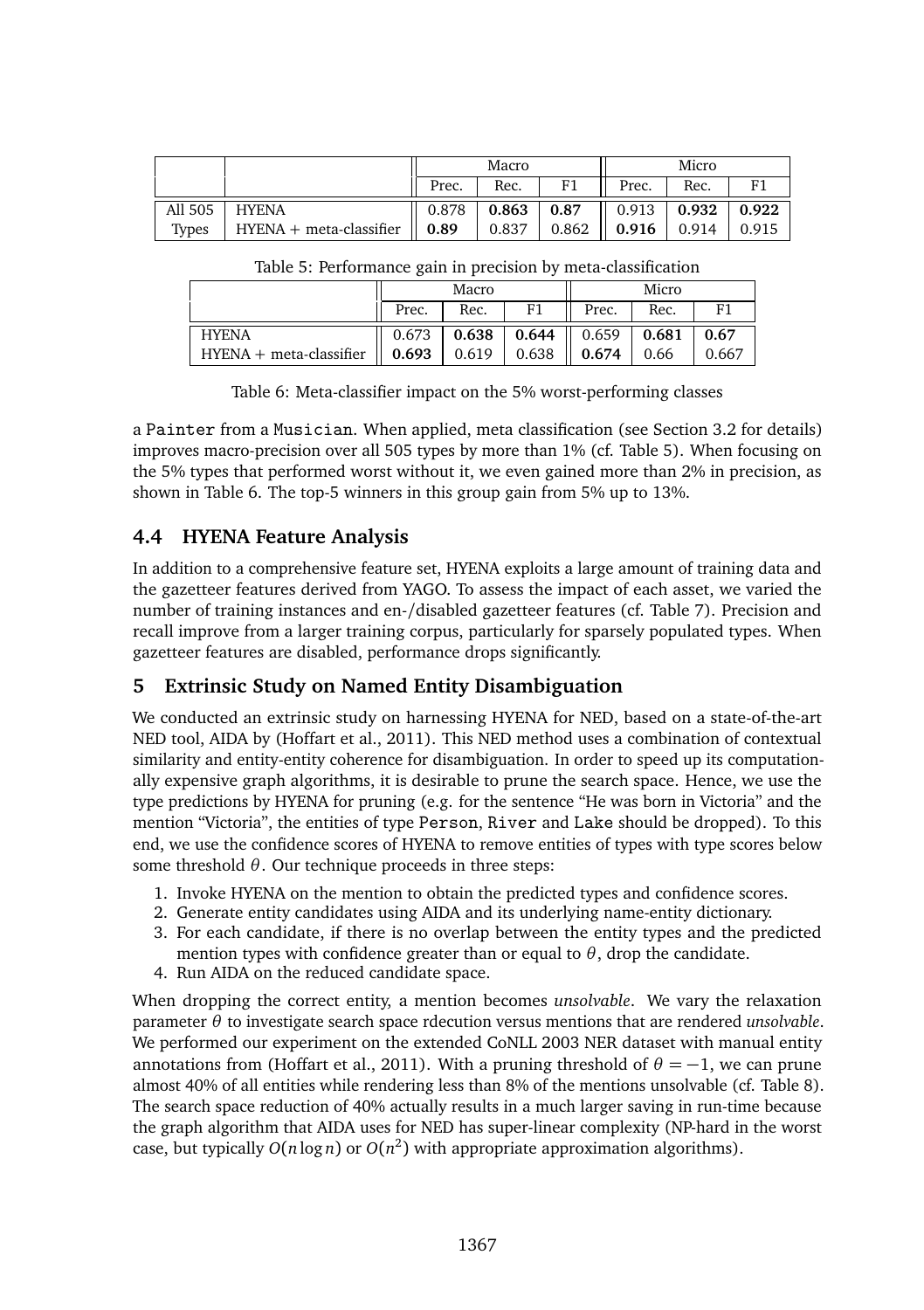| Size of training set        | 5 Top-level Types |       |       | All 505 Types |       |       |
|-----------------------------|-------------------|-------|-------|---------------|-------|-------|
| (# of articles)             | Prec.             | Rec.  | F1    | Prec.         | Rec.  | F1    |
| 50,000                      | 0.949             | 0.936 | 0.942 | 0.913         | 0.932 | 0.922 |
| 20,000                      | 0.937             | 0.924 | 0.93  | 0.893         | 0.917 | 0.905 |
| 5.000                       | 0.92              | 0.903 | 0.912 | 0.869         | 0.89  | 0.879 |
| 50,000 (without gazetteers) | 0.915             | 0.825 | 0.868 | 0.82          | 0.718 | 0.766 |

| Table 7: Micro-average impact of varying the number of Wikipedia articles used for training |  |  |  |  |
|---------------------------------------------------------------------------------------------|--|--|--|--|
|---------------------------------------------------------------------------------------------|--|--|--|--|

| Threshold | % dropped Entities | % unsolvable Mentions | avg. Document Prec. | avg. Mention Prec. |
|-----------|--------------------|-----------------------|---------------------|--------------------|
| 0.0       | 49.2               | 16.1                  | 0.659               | 0.639              |
| $-0.5$    | 45.7               | 12.3                  | 0.738               | 0.713              |
| $-1.5$    | 28.8               | 4.7                   | 0.791               | 0.779              |
| $-2.5$    | 17.7               | $2.2\,$               | 0.802               | 0.798              |
| AIDA      |                    |                       | 0.82                | 0.823              |

Table 8: Impact of Varying Type Prediction Confidence Threshold on NED Results

# **6 Related Work**

There is little prior work on the task of classifying named entities, given in the form of (still ambiguous) noun phrases, onto fine-grained lexical types. (Fleischman and Hovy, 2002) has been the first work to address type granularities that are finer than the handful of tags used in classical NER work (person, organization, location, date, money, other – see, e.g., (Wacholder et al., 1997; Alfonseca and Manandhar, 2002; Cunningham, 2002; Finkel et al., 2005)). It considered 8 sub-classes of the Person class, and developed a decision-tree classifier. (Ekbal et al., 2010) developed a maximum entropy classifier using word-level features from the mention contexts, but experimental results are flagged as non-reproducible in the ACL Anthology. (Rahman and Ng, 2010) considered a two-level type hierarchy consisting of 29 top-level classes and a total of 92 sub-classes. These include many non-entity types such as date, time, percent, money, quantity, ordinal, cardinal, etc. The method uses a rich set of features, including WordNet senses of noun-phrase head words in mention contexts. (Giuliano, 2009) proposed an SVD-based latent topic model with a semantic kernel that captures word proximities. The method was applied to a set of 21 different types; each mention is assigned to exactly one type. The work of (Ling and Weld, 2012) considered a two-level taxonomy with 112 tags taken from the Freebase knowledge base, forming a two-level hierarchy with top-level topics and 112 types (with entity instances). (Ling and Weld, 2012) trained a CRF for the joint task of recognizing entity mentions and inferring type tags. The feature set included the ones used in earlier work (see above) plus patterns from ReVerb (Fader et al., 2011).

# **7 Conclusions**

We presented HYENA for fine-grained type classification of entity mentions. In contrast to prior methods, we can deal with hundreds of types in a multi-level hierarchy, and consider that a mention can have many different types. In experiments, HYENA outperformed state-of-the-art competitors even on their original datasets and improved efficiency of NED by reducing the search space.

#### **Acknowledgements**

This work is supported by the 7*th* Framework IST programme of the European Union through the focused research project (STREP) on Longitudinal Analytics of Web Archive data (LAWA) – contract no. 258105.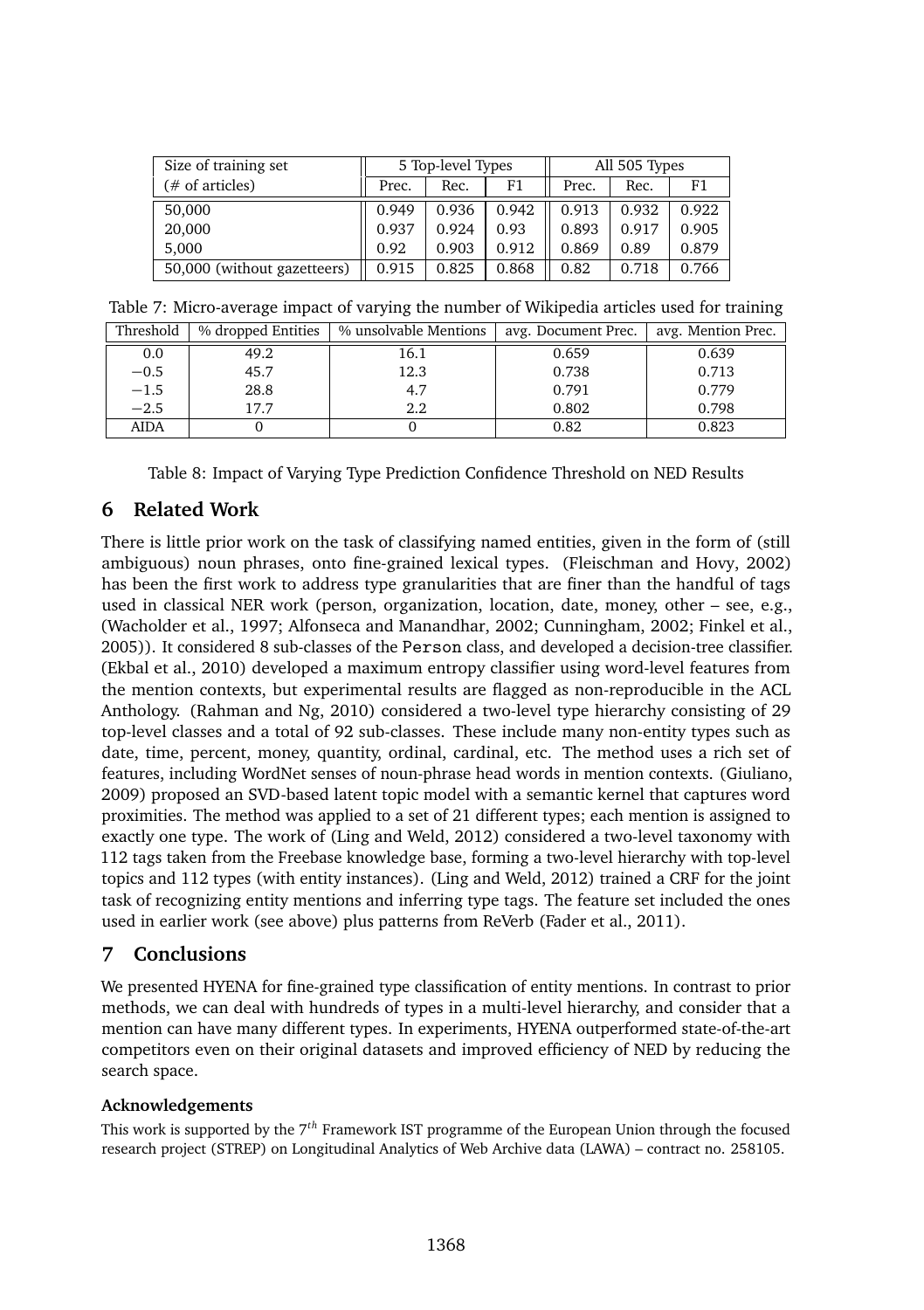#### **References**

Alfonseca, E. and Manandharm, S. (2002). An Unsupervised Method for General Named Entity Recognition and Automated Concept Discovery. In *Proc. of the 1st International Conference on General WordNet*.

Bollacker, K. D., Evans, C., Paritosh, P., Sturge, T., and Taylor, J. (2008). Freebase: a collaboratively created graph database for structuring human knowledge. In *Proc. of SIGMOD Conference*, pages 1247–1250.

Bunescu, R. and Pasca, M. (2006). Using Encyclopedic Knowledge for Named Entity Disambiguation. In *Proc. of the 11th Conference of the European Chapter of the Association for Computational Linguistics (EACL '06)*, pages 9–16.

Chang, C.-C. and Lin, C.-J. (2011). Libsvm: A library for support vector machines. *ACM Transactions on Intelligent Systems and Technology (TIST)*, 2(3):27.

Cucerzan, S. (2007). Large-scale named entity disambiguation based on wikipedia data. In *Proc. of the 2007 Joint Conference on Empirical Methods in Natural Language Processing and Computational Natural Language Learning* (EMNLP-CoNLL), pages 708–716.

Cunningham, H. (2002). Gate, a general architecture for text engineering. *Computers and the Humanities*, 36(2):223–254.

Ekbal, A., Sourjikova, E., Frank, A., and Ponzetto, S. P. (2010). Assessing the challenge of fine-grained named entity recognition and classification. In *Proc. of the 2010 Named Entities Workshop*, (NEWS '10), in conjunction with *the 48th Annual meeting of the Association for Computational Linguistics*. (ACL '10), pages 93–101, Stroudsburg, PA, USA.

Fader, A., Soderland, S., and Etzioni, O. (2011). Identifying relations for open information extraction. In *Proc. of the Conference on Empirical Methods in Natural Language Processing* (EMNLP '11), pages 1535–1545.

Fan, R.-E., Chang, K.-W., Hsieh, C.-J., Wang, X.-R., and Lin, C.-J. (2008). LIBLINEAR: A library for large linear classification. *Journal of Machine Learning Research*, 9:1871–1874.

Fellbaum, C., editor (1998). *WordNet: An Electronic Lexical Database*. MIT Press, Cambridge, MA.

Finkel, J. R., Grenager, T., and Manning, C. (2005). Incorporating non-local information into information extraction systems by gibbs sampling. In *Proc. of the 43rd Annual Meeting on Association for Computational Linguistics*, (ACL '05), pages 363–370, Stroudsburg, PA, USA.

Fleischman, M. and Hovy, E. (2002). Fine grained classification of named entities. In *Proc. of the 19th International Conference on Computational Linguistics - Volume 1*, (COLING '02), pages 1–7, Stroudsburg, PA, USA. Association for Computational Linguistics.

Giuliano, C. (2009). Fine-Grained Classification of Named Entities Exploiting Latent Semantic Kernels. In *Proc. of the 13th Conference on Computational Natural Language Learning*, (CoNLL '09) pages 201–209.

Hoffart, J., Yosef, M. A., Bordino, I., Fürstenau, H., Pinkal, M., Spaniol, M., Taneva, B., Thater, S., and Weikum, G. (2011). Robust disambiguation of named entities in text. In *Proc. of the Conference on Empirical Methods in Natural Language Processing* (EMNLP '11), pages 782–792, Edinburgh, Scotland, United Kingdom 2011.

Hoffart, J., Suchanek, F., Berberich, K. and Weikum, G. (2012). YAGO2: A Spatially and Temporally Enhanced Knowledge Base from Wikipedia. *Special issue of the Artificial Intelligence Journal* 2012.

Lesk, M. (1986). Automatic sense disambiguation using machine readable dictionaries: how to tell a pine cone from an ice cream cone. In *Proc. of the 5th annual International Conference on Systems Documentation*, (SIGDOC '86), pages 24–26, New York, NY, USA. ACM.

Ling, X. and Weld, D. S. (2012). Fine-grained entity recognition. In *Proc. of the 26th AAAI Conference on Artificial Intelligence*, Toronto, Ontario, Canada.